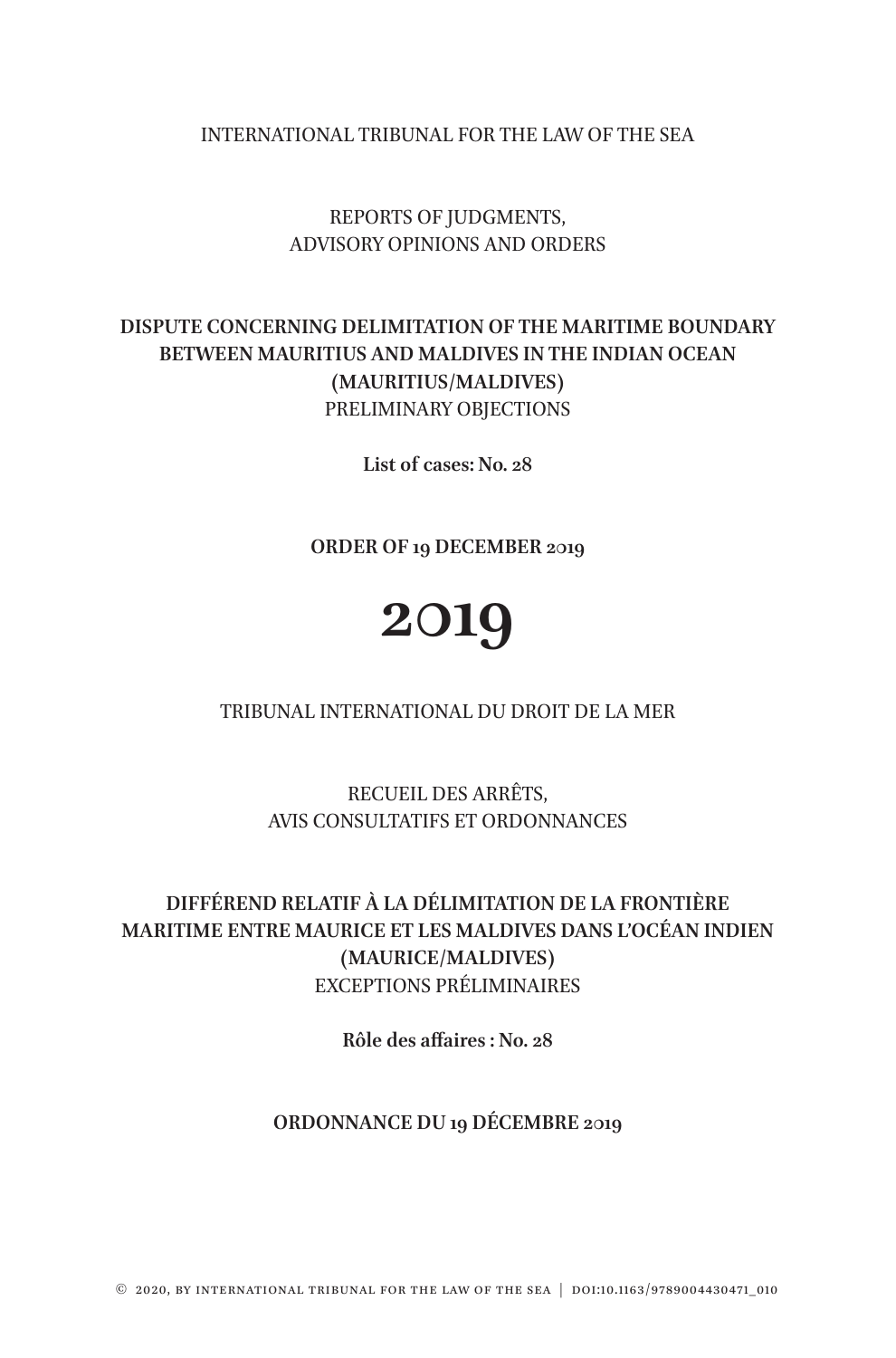Official citation:

*Delimitation of the maritime boundary in the Indian Ocean (Mauritius/ Maldives), Preliminary Objections, Order of 19 December 2019, ITLOS Reports 2018–2019*, p. 528

-----------------

Mode officiel de citation :

*Délimitation de la frontière maritime dans l'océan Indien (Maurice/Maldives), exceptions préliminaires, ordonnance du 19 décembre 2019, TIDM Recueil 2018–2019*, p. 528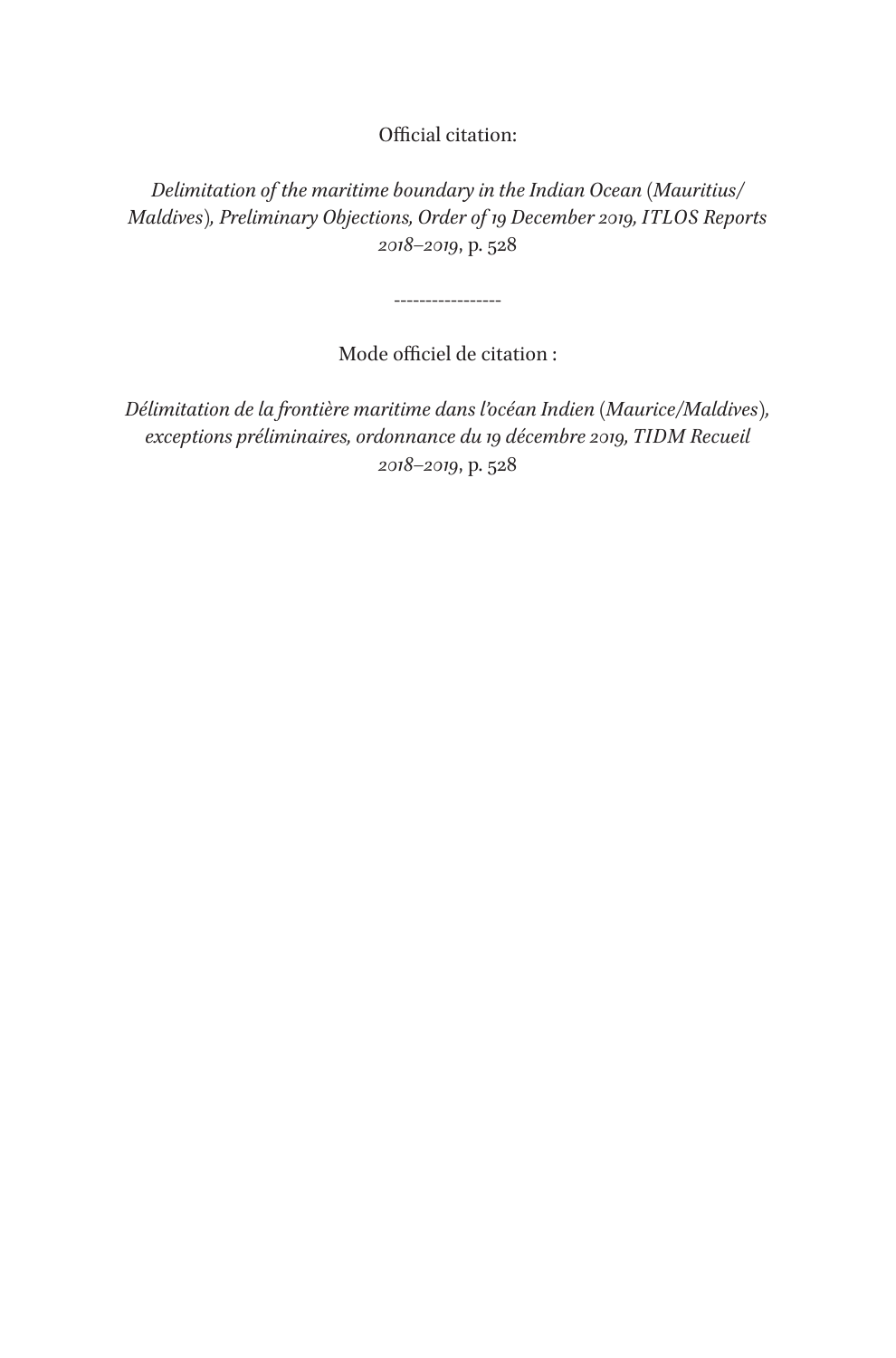19 DECEMBER 2019 ORDER

# **DISPUTE CONCERNING DELIMITATION OF THE MARITIME BOUNDARY BETWEEN MAURITIUS AND MALDIVES IN THE INDIAN OCEAN (MAURITIUS/MALDIVES)**

PRELIMINARY OBJECTIONS

# **DIFFÉREND RELATIF À LA DÉLIMITATION DE LA FRONTIÈRE MARITIME ENTRE MAURICE ET LES MALDIVES DANS L'OCÉAN INDIEN (MAURICE/MALDIVES)**

EXCEPTIONS PRÉLIMINAIRES

19 DÉCEMBRE 2019 **ORDONNANCE**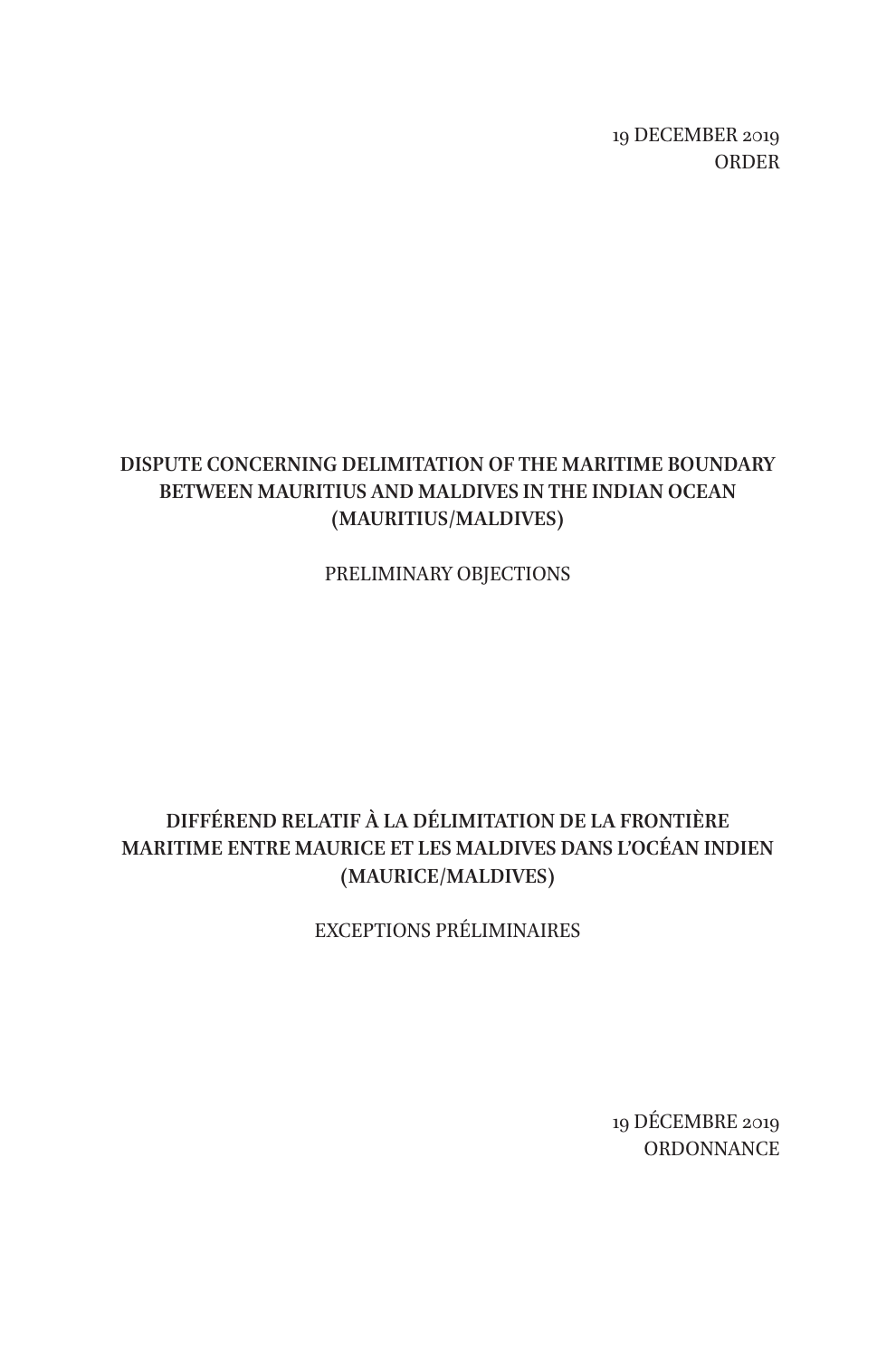#### **INTERNATIONAL TRIBUNAL FOR THE LAW OF THE SEA**



#### **YEAR 2019**

19 December 2019

List of cases: No. 28

# **DISPUTE CONCERNING DELIMITATION OF THE MARITIME BOUNDARY BETWEEN MAURITIUS AND MALDIVES IN THE INDIAN OCEAN** (MAURITIUS/MALDIVES)

#### **ORDER**

#### **Preliminary Objections**

The President of the Special Chamber of the International Tribunal for the Law of the Sea formed to deal with the above-mentioned case under article 15, paragraph 2, of the Statute of the Tribunal (hereinafter "the Statute"),

Having regard to article 27 of the Statute,

Having regard to articles 31, 46, 55, 59, 97 and 107 of the Rules of the Tribunal (hereinafter "the Rules"),

Having regard to the Order of the Tribunal of 27 September 2019,

Having regard to the Order of the President of the Special Chamber of 10 October 2019,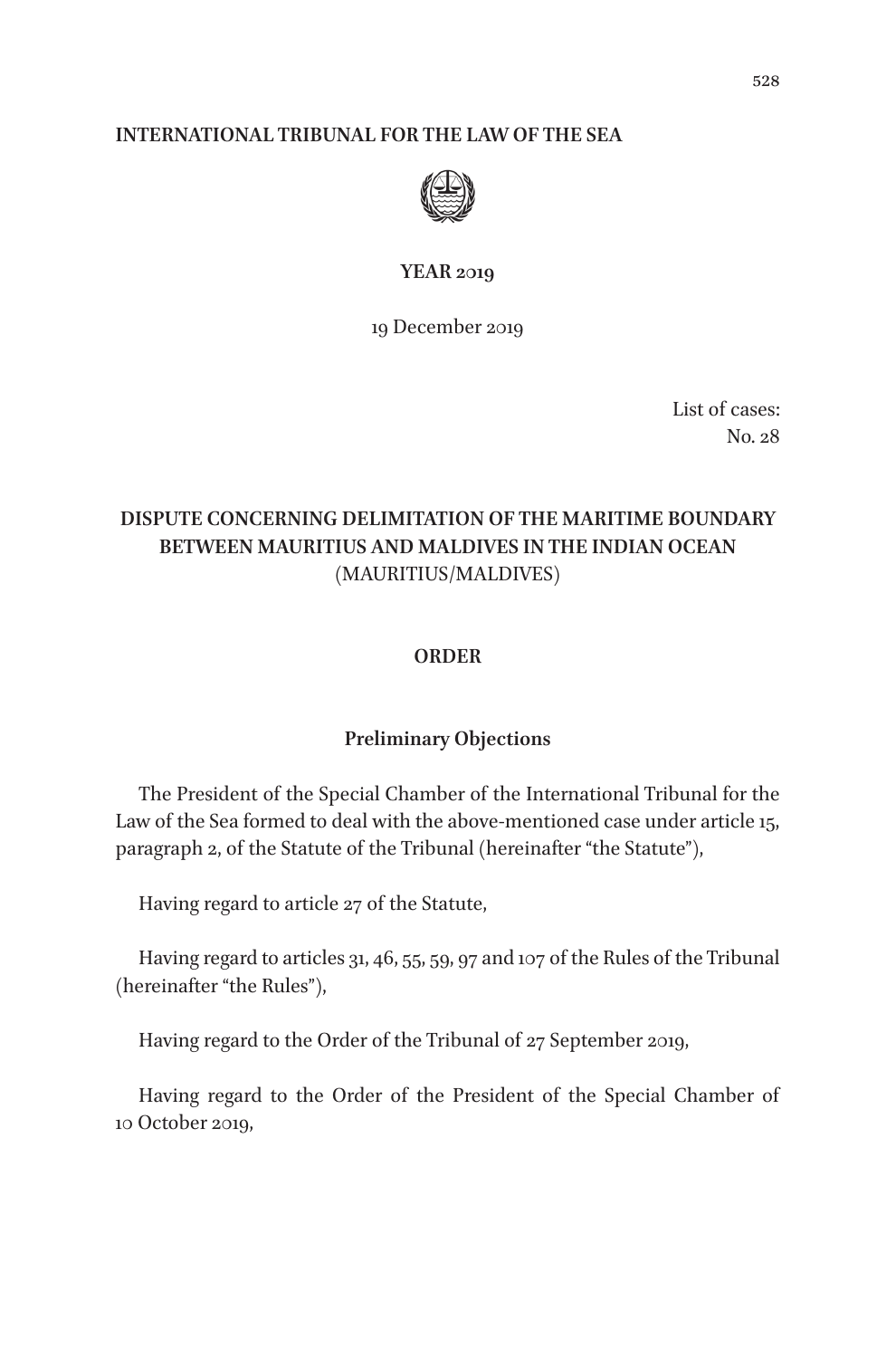## *Makes the following Order*:

1. Whereas, on 24 September 2019, a Special Agreement was concluded between the Republic of Mauritius (hereinafter "Mauritius") and the Republic of Maldives (hereinafter "Maldives") to submit to a special chamber of the Tribunal to be formed pursuant to article 15, paragraph 2, of the Statute the dispute concerning the delimitation of their maritime boundary in the Indian Ocean;

2. Whereas, pursuant to the request of Mauritius and Maldives, the Tribunal, by its Order dated 27 September 2019, formed a special chamber of nine judges to deal with the above-mentioned case, and declared the Special Chamber to have been duly constituted;

3. Whereas, by Order dated 10 October 2019, the President of the Special Chamber fixed 9 April 2020 and 9 October 2020 as the time-limits for the filing of a Memorial by Mauritius and a Counter-Memorial by Maldives, respectively, and reserved the subsequent procedure for further decision;

4. Whereas on 18 December 2019 Maldives filed written preliminary objections under article 294 of the Convention and article 97 of the Rules, and these preliminary objections were notified to Mauritius on the same date;

5. Whereas the preliminary objections were received within the time-limit set in article 97, paragraph 1, of the Rules;

6. Whereas, pursuant to article 97, paragraph 3, of the Rules, the proceedings on the merits were suspended upon receipt of the preliminary objections by the Registry;

7. Whereas, pursuant to the same provision, time-limits must be fixed for Mauritius to file its written observations and submissions on the preliminary objections, and for Maldives to file its written observations and submissions in reply;

THE PRESIDENT OF THE SPECIAL CHAMBER,

*Fixes* 17 February 2020 as the time-limit for Mauritius to file its written observations and submissions on the preliminary objections filed by Maldives;